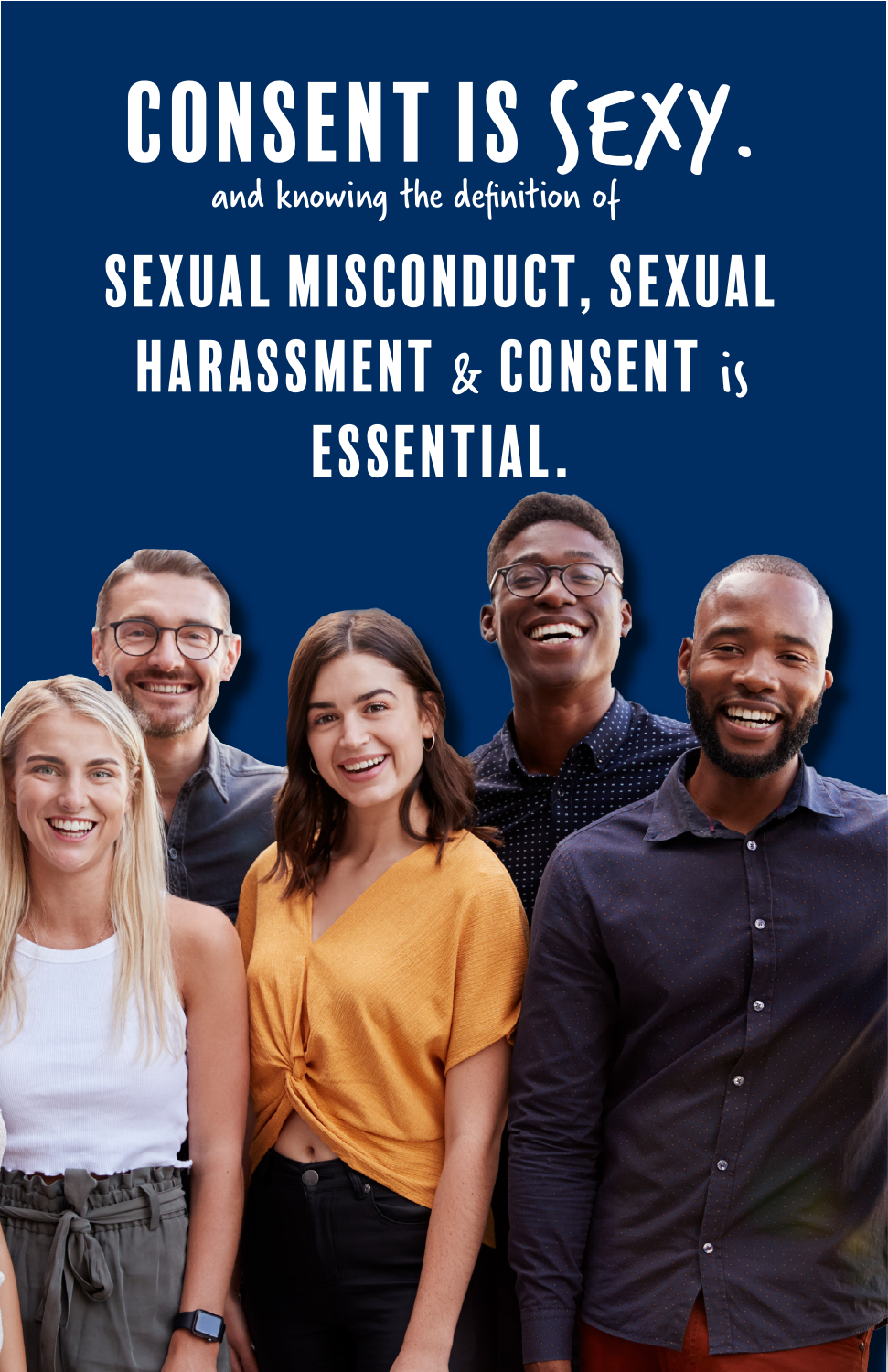**Shenandoah University is committed** to maintaining an open, understanding and responsive campus environment. The campus community values the unique and diverse perspectives of individuals and strives to foster an environment where all university students and employees are welcome and respected. In particular, everyone works together to discourage degrading behavior such as sexual harassment and sexual misconduct. This brochure defines sexual harassment and sexual misconduct as well as outlines actions that can be taken if such conduct occurs.

**Shenandoah University does not discriminate** on the basis of sex, race, color, religion, national or ethnic origin, age, physical or mental disability, or sexual orientation. Title IX of the Education Amendments of 1972 prohibits discrimination on the basis of sex in educational programs or activities operated by recipients of federal financial assistance. Sexual misconduct is a form of discrimination.

**Shenandoah University defines consent** as clear, knowing and voluntary, words or actions that gives permission for specific sexual activity. A person can withdraw consent at any time. Silence does not imply consent. A mentally or physically incapacitated person cannot give consent. Lack of consent includes using force or intimidation to bring about the sexual act. Being mentally or physically incompacitated as a result of alcohol or other drugs.

**Sexual harassment** is conduct on the basis of sex meeting one of the following conditions:

- An employee of the recipient conditioning the provision of an aid, benefit, or service of the recipient on an individual's participation in unwelcome sexual conduct;
- Unwelcome conduct determined by a reasonable person to be so severe, pervasive, and objectively offensive that it effectively denies a person equal access to the recipient's education program or activity.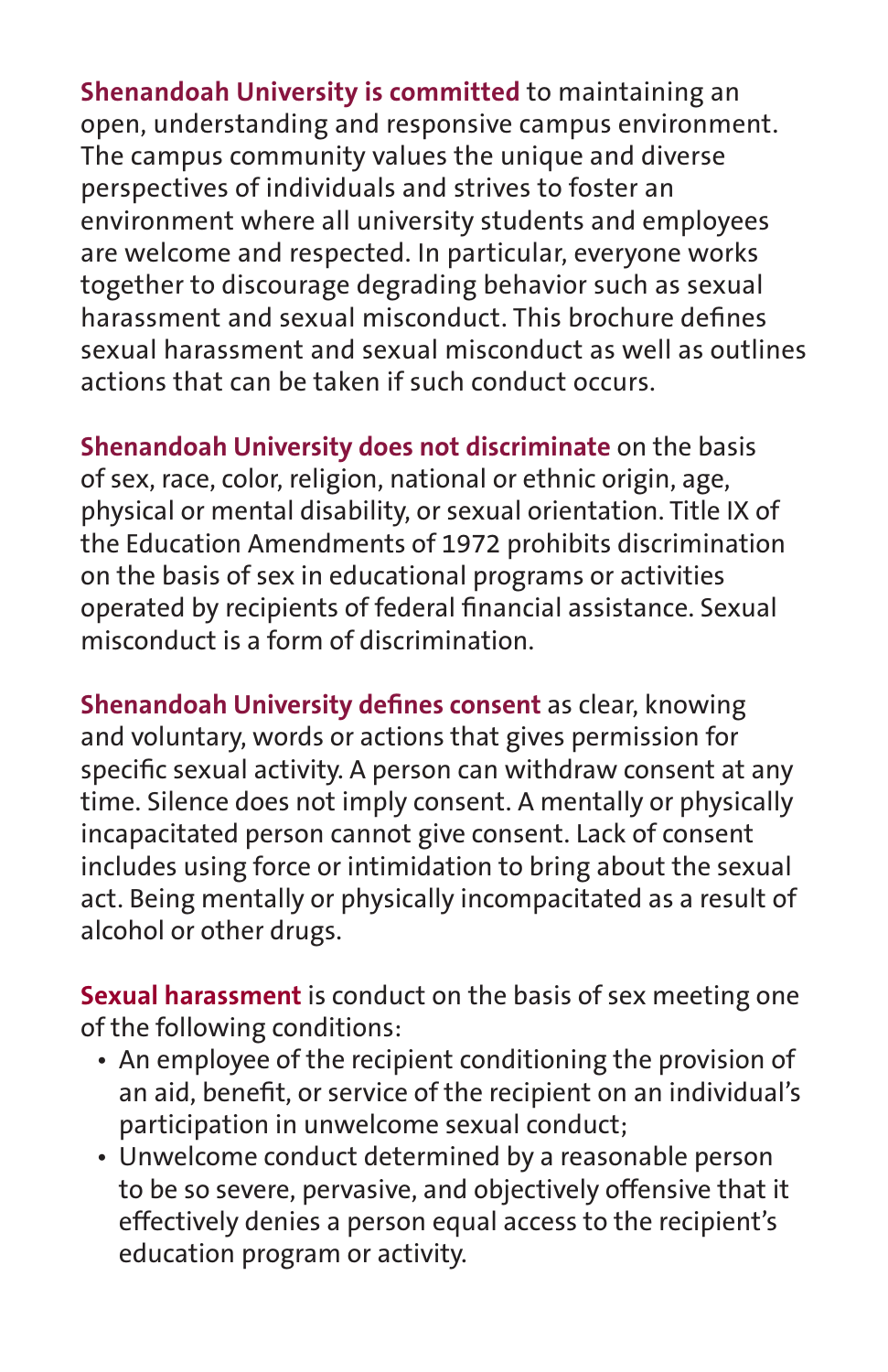**Sexual Assault** is any sexual act directed against another person, without the consent of the Complainant including instances where the Complainant is incapable of giving consent.

- Forcible Rape: Penetration, no matter how slight, of the vagina or anus with any body part or object, or oral penetration by a sex organ of another person, without the consent of the Complainant.
- Forcible Sodomy: Oral or anal sexual intercourse with another person, forcibly and/or against that person's will or not forcibly or against the person's will (non-consensually) in instances where the Complainant is incapable of giving consent because of age or because of temporary or permanent mental or physical incapacity.
- Sexual Assault with an object: To use an object or instrument to penetrate, however slightly, the genital or anal opening of the body of another person, forcibly and/or against that person's will or not forcibly or against the person's will (non-consensually) in instances where the Complainant is incapable of giving consent because of age or because of temporary or permanent mental or physical incapacity.
- Forcible Fondling: The touching of the private body parts of another person (buttocks, groin, breasts) for the purpose of sexual gratification, forcibly and/or against that person's will (non-consensually) or not forcibly or against the person's will in instances where the Complainant is incapable of giving consent because of age or because of temporary or permanent mental or physical incapacity.
- Incest: Nonforcible sexual intercourse between persons who are related to each other within the degrees wherein marriage is prohibited by Virginia law.
- Statutory Rape: Nonforcible sexual intercourse with a person who is under the statutory age of consent of 18.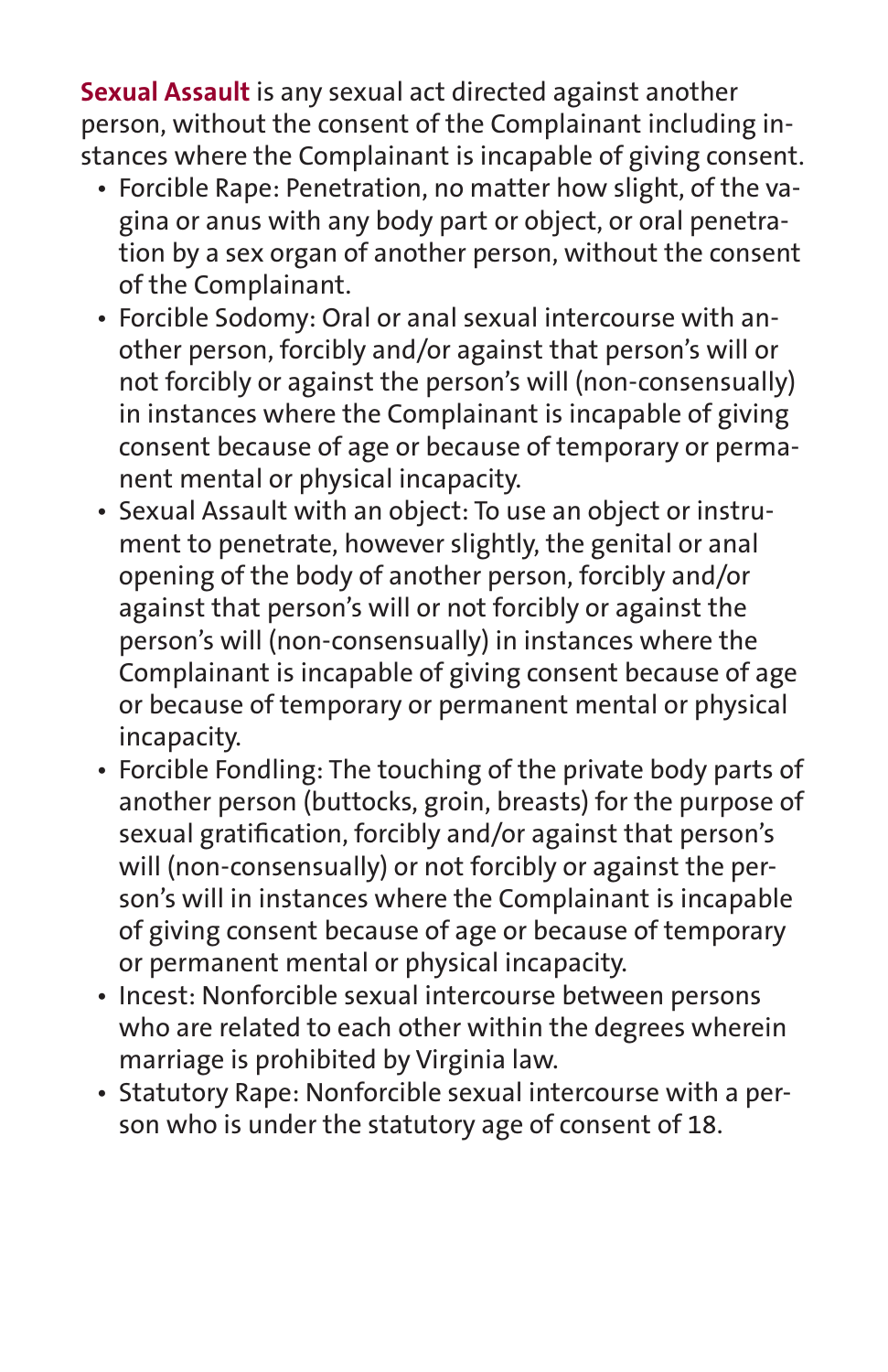**Dating Violence** is violence committed by a person who is or has been in a social relationship of a romantic or intimate nature with the Complainant.

The existence of such a relationship shall be determined based on the Complainant's statement and with consideration of the length of the relationship, the type of relationship, and the frequency of interaction between the persons involved in the relationship. For the purposes of this definition:

- Dating violence includes, but is not limited to, sexual or physical abuse or the threat of such abuse.
- Dating violence does not include acts covered under the definition of domestic violence.

**Domestic Violence** is a felony or misdemeanor crime of violence committed:

- By a current or former spouse or intimate partner of the Complainant
- By a person with whom the Complainant shares a child in common
- By a person who is cohabitating with, or has cohabitated with, the Complainant as a spouse or intimate partner
- By a person similarly situated to a spouse of the Complainant under the domestic or family violence laws of Virginia
- By any other person against an adult or youth Complainant who is protected from that person's acts under the domestic or family violence laws of Virginia

**Stalking** is engaging in a course of conduct directed at a specific person that would cause a reasonable person to:

- Fear for the person's safety or the safety of others
- Suffer substantial emotional distress.

Anyone found responsible of sexual misconduct or sexual harassment can face a range of sanctions, from educational training up to suspension or dismissal from Shenandoah University.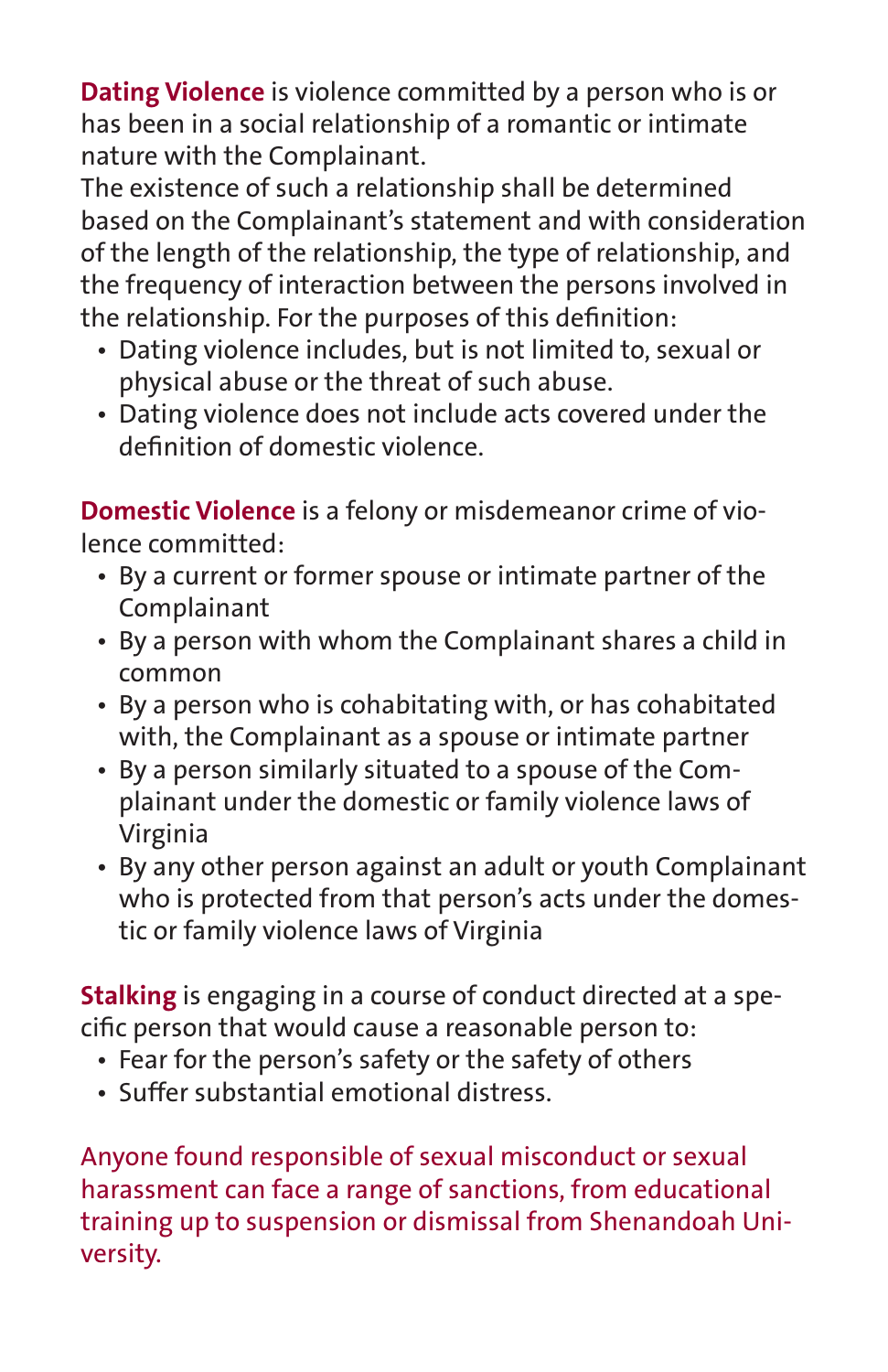**Reports** of sexual misconduct should be made to the Title IX Coordinator at 540-665-4921 or nosexualmisconduct@su.edu.

Reports can also be filed online at www.su.edu/ sexualmisconduct. The online form can be used to report acts of sexual misconduct as well as various other concerns.

#### **Find more details at www.su.edu/sexualmisconduct**

### **The University investigates all reports of sexual misconduct.**

The Title IX Coordinator (or designee) will investigate reports of sexual misconduct and are trained in sexual misconduct best practices and procedures.

**Reduce your risks** of becoming a victim or perpetrator of sexual misconduct by:

- Attending parties with people you trust
- Making arrangements for your own reliable transportation prior to any party
- Using the buddy system so someone knows where you are and when you will return
- Arranging to meet new people for the first time in well-lit public places
- Not consuming drugs or alcohol to the point of being unable to think clearly

### **Report Sexual Misconduct**

Call 540-665-4291 Email nosexualmisconduct@su.edu Online at su.edu/sexualmisconduct